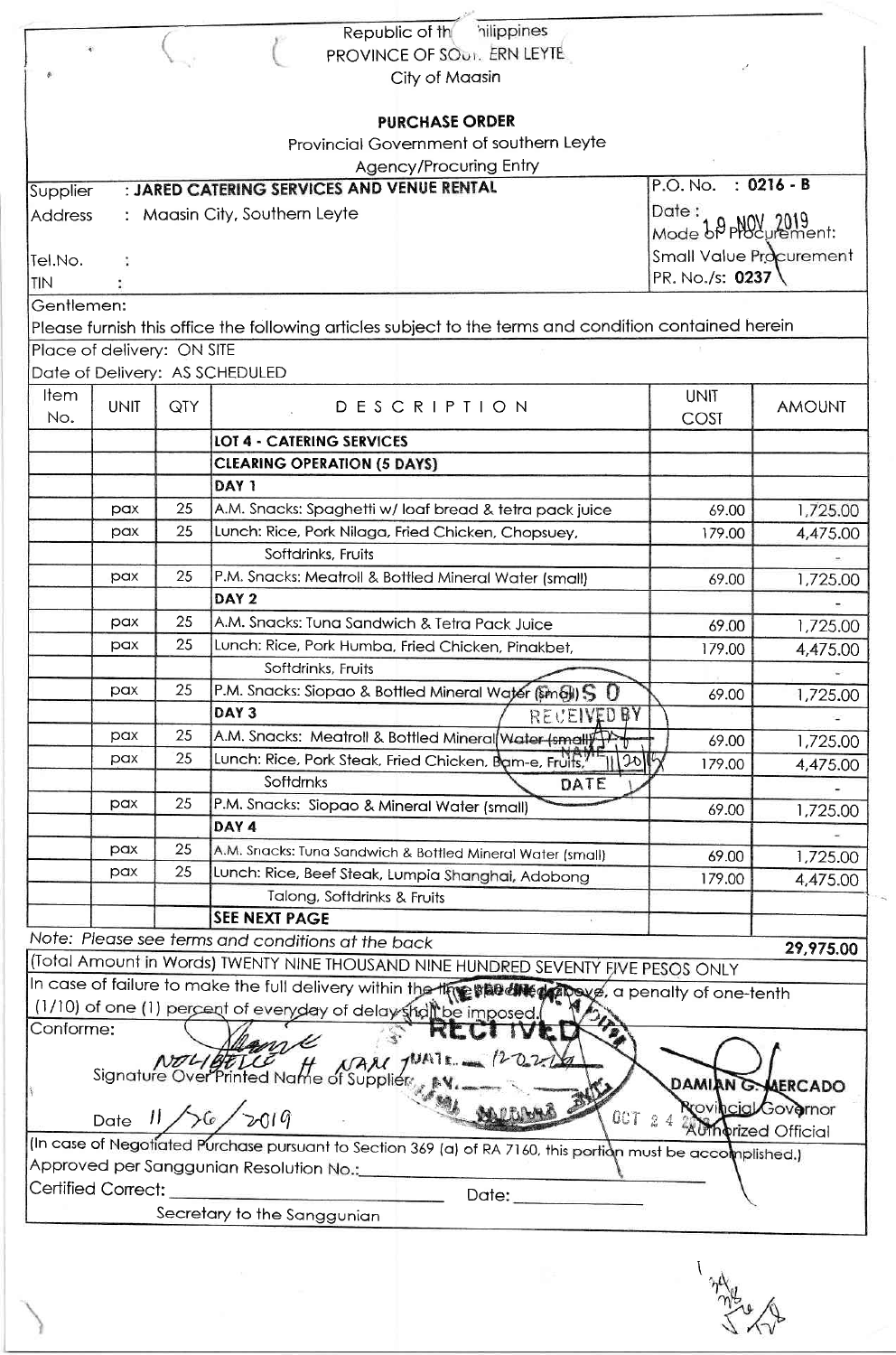| Republic of the R<br><b>poines</b>                                                                          |                 |     |                                                                                                       |                                |               |  |
|-------------------------------------------------------------------------------------------------------------|-----------------|-----|-------------------------------------------------------------------------------------------------------|--------------------------------|---------------|--|
|                                                                                                             |                 |     | PROVINCE OF SOUTHERN LEYTE                                                                            |                                |               |  |
|                                                                                                             |                 |     | City of Maasin                                                                                        |                                |               |  |
|                                                                                                             |                 |     |                                                                                                       |                                |               |  |
|                                                                                                             |                 |     | <b>PURCHASE ORDER</b>                                                                                 |                                |               |  |
|                                                                                                             |                 |     | Provincial Government of southern Leyte                                                               |                                |               |  |
|                                                                                                             |                 |     | <b>Agency/Procuring Entry</b>                                                                         |                                |               |  |
| Supplier                                                                                                    |                 |     | : JARED CATERING SERVICES AND VENUE RENTAL                                                            | $P.O. No. : 0216 - B$          |               |  |
| <b>Address</b>                                                                                              |                 |     | : Maasin City, Southern Leyte                                                                         | Date:19 N0V 2019               |               |  |
|                                                                                                             |                 |     |                                                                                                       | Mode of Procurement:           |               |  |
| Tel.No.                                                                                                     |                 |     |                                                                                                       | <b>Small Value Procurement</b> |               |  |
| TIN                                                                                                         | PR. No./s: 0237 |     |                                                                                                       |                                |               |  |
| Gentlemen:                                                                                                  |                 |     |                                                                                                       |                                |               |  |
|                                                                                                             |                 |     | Please furnish this office the following articles subject to the terms and condition contained herein |                                |               |  |
| Place of delivery: ON SITE                                                                                  |                 |     |                                                                                                       |                                |               |  |
|                                                                                                             |                 |     | Date of Delivery: AS SCHEDULED                                                                        |                                |               |  |
| <b>Item</b>                                                                                                 |                 |     |                                                                                                       | <b>UNIT</b>                    |               |  |
| No.                                                                                                         | <b>UNIT</b>     | QTY | DESCRIPTION                                                                                           |                                | <b>AMOUNT</b> |  |
|                                                                                                             | pax             | 25  | P.M. Snacks: Banana Cake & Mineral Water (small)                                                      | COST                           |               |  |
|                                                                                                             |                 |     | DAY <sub>5</sub>                                                                                      | 69.00                          | 1,725.00      |  |
|                                                                                                             |                 | 25  |                                                                                                       |                                |               |  |
|                                                                                                             | pax             |     | A.M. Snacks:(2 pcs) Puto Cheese & Bottled Mineral Water (small)                                       | 69.00                          | 1,725.00      |  |
|                                                                                                             | pax             | 25  | Lunch: Rice, Pork Steak, Fried Fish, Pinakbet, Softdrinks                                             | 179.00                         | 4,475.00      |  |
|                                                                                                             |                 |     | Fruits                                                                                                |                                |               |  |
|                                                                                                             | pax             | 25  | P.M. Snacks: Meatroll & Mineral Water (small)                                                         | 69.00                          | 1,725.00      |  |
|                                                                                                             |                 |     | <b>CONTOURING ACTIVITIES (5 DAYS)</b>                                                                 |                                |               |  |
|                                                                                                             |                 |     | DAY 6                                                                                                 |                                |               |  |
|                                                                                                             | pax             | 20  | A.M. Snacks: Spaghetti w/ Loaf Bread & Tetra Pack Juice                                               | 69.00                          | 1,380.00      |  |
|                                                                                                             | pax             | 20  | Lunch: Rice, Pork Nilaga, Fried Chicken, Chopsuey,                                                    | 179.00                         | 3,580.00      |  |
|                                                                                                             |                 |     | Softdrinks, Fruits                                                                                    |                                |               |  |
|                                                                                                             | pax             | 20  | P.M. Snacks: Meatroll & Bottled Mineral Water (small)                                                 | 69.00                          | 1,380.00      |  |
|                                                                                                             |                 |     | DAY 7                                                                                                 |                                |               |  |
|                                                                                                             | pax             | 20  | A.M. Snacks: Meatroll & Tetra Pack Juice                                                              | 69.00                          | 1,380.00      |  |
|                                                                                                             | pax             | 20  | Lunch: Rice, Pork Humba, Fried Chicken, Plnakbet,                                                     | 179.00                         | 3,580.00      |  |
|                                                                                                             |                 |     | Softdrinks, Fruits<br>NAME                                                                            |                                |               |  |
|                                                                                                             | pax             | 20  | P.M. Snacks: Siopao & Bottled Mineral Water (small)                                                   | 69.00                          | 1,380.00      |  |
|                                                                                                             |                 |     | DAY <sub>8</sub>                                                                                      |                                |               |  |
|                                                                                                             | pax             | 20  | A.M. Snacks: Meatroll & Bottled Mineral Water (small)                                                 | 69.00                          |               |  |
|                                                                                                             | pax             | 20  | Lunch: Rice, Pork Steak, Fried Chicken, Bam-e,                                                        |                                | 1,380.00      |  |
|                                                                                                             |                 |     | Softdrinks, Fruits                                                                                    | 179.00                         | 3,580.00      |  |
|                                                                                                             | pax             | 20  | P.M. Snacks: Siopao & Mineral Water (small)                                                           |                                |               |  |
|                                                                                                             |                 |     | <b>SEE NEXT PAGE</b>                                                                                  | 69.00                          | 1,380.00      |  |
|                                                                                                             |                 |     | Note: Please see terms and conditions at the back                                                     |                                |               |  |
|                                                                                                             |                 |     | (Total Amount in Words) TWENTY EIGHT THOUSAND SIX HUNDRED SEVENTY PESOS ONLY                          |                                | 28,670.00     |  |
|                                                                                                             |                 |     |                                                                                                       |                                |               |  |
|                                                                                                             |                 |     | In case of failure to make the full delivery within the time specified above, a penalty of one-tenth  |                                |               |  |
| (1/10) of one (1) percent of everyday of delay shall be imposed<br>Conforme:                                |                 |     |                                                                                                       |                                |               |  |
| yril                                                                                                        |                 |     |                                                                                                       |                                |               |  |
| Signature over Printed Name                                                                                 |                 |     |                                                                                                       |                                |               |  |
| DAMIAN G. MERCADO                                                                                           |                 |     |                                                                                                       |                                |               |  |
| 2010 Ninciet Covernor<br>Date 11/76/07<br>OCT<br>24                                                         |                 |     |                                                                                                       |                                |               |  |
| 多なでも、下海に<br>Authorized Official                                                                             |                 |     |                                                                                                       |                                |               |  |
| (In case of Negotiated Purchase pursuant to Section 369 (a) of RA 7160, this portion must be accomplished.) |                 |     |                                                                                                       |                                |               |  |
| Approved per Sanggunian Resolution No.: __________                                                          |                 |     |                                                                                                       |                                |               |  |
| Certified Correct:                                                                                          |                 |     | Date: __________<br>and the control of the control of the con-                                        |                                |               |  |
| Secretary to the Sanggunian                                                                                 |                 |     |                                                                                                       |                                |               |  |
|                                                                                                             |                 |     |                                                                                                       |                                |               |  |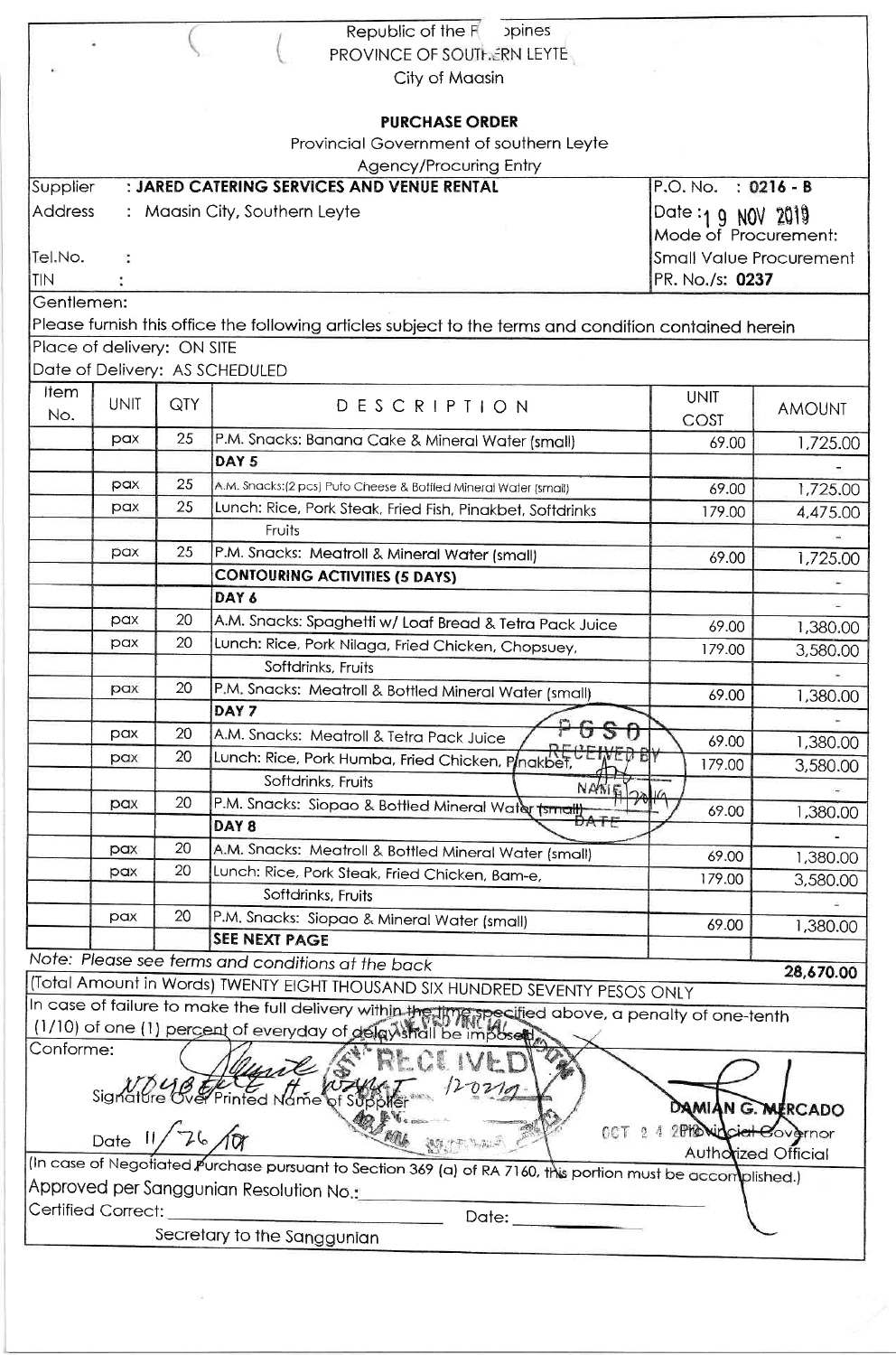|                            |                                                    |     | Republic of the Phili<br>es                                                                                |                           |               |  |
|----------------------------|----------------------------------------------------|-----|------------------------------------------------------------------------------------------------------------|---------------------------|---------------|--|
|                            |                                                    |     | PROVINCE OF SOUTHERN LEYTE                                                                                 |                           |               |  |
|                            | City of Maasin                                     |     |                                                                                                            |                           |               |  |
|                            |                                                    |     |                                                                                                            |                           |               |  |
|                            |                                                    |     | <b>PURCHASE ORDER</b>                                                                                      |                           |               |  |
|                            |                                                    |     | Provincial Government of southern Leyte                                                                    |                           |               |  |
|                            |                                                    |     | <b>Agency/Procuring Entry</b>                                                                              |                           |               |  |
| Supplier                   |                                                    |     | : JARED CATERING SERVICES AND VENUE RENTAL                                                                 | $P.O. No. : 0216 - B$     |               |  |
| <b>Address</b>             | Date: 19 NOV 2019<br>: Maasin City, Southern Leyte |     |                                                                                                            |                           |               |  |
|                            | Mode of Procurement:                               |     |                                                                                                            |                           |               |  |
| Tel.No.                    | <b>Small Value Procurement</b>                     |     |                                                                                                            |                           |               |  |
| <b>TIN</b>                 | PR. No./s: 0237                                    |     |                                                                                                            |                           |               |  |
| Gentlemen:                 |                                                    |     |                                                                                                            |                           |               |  |
|                            |                                                    |     | Please furnish this office the following articles subject to the terms and condition contained herein      |                           |               |  |
| Place of delivery: ON SITE |                                                    |     |                                                                                                            |                           |               |  |
|                            |                                                    |     | Date of Delivery: AS SCHEDULED                                                                             |                           |               |  |
| Item                       |                                                    |     |                                                                                                            |                           |               |  |
| No.                        | <b>UNIT</b>                                        | QTY | DESCRIPTION                                                                                                | <b>UNIT</b>               | <b>AMOUNT</b> |  |
|                            |                                                    |     | DAY 9                                                                                                      | COST                      |               |  |
|                            | pax                                                | 20  | A.M. Snacks: Tuna Sandwich & Bottled Mineral Water (small)                                                 |                           |               |  |
|                            | pax                                                | 20  |                                                                                                            | 69.00                     | 1,380.00      |  |
|                            |                                                    |     | Lunch: Rice, Beef Steak, Lumpia Shanghai, Adobong                                                          | 179.00                    | 3,580.00      |  |
|                            | pax                                                | 20  | Talong, Softdrinks & Fruits                                                                                |                           |               |  |
|                            |                                                    |     | P.M. Snacks: Banana Cake & Mineral Water (small)<br><b>DAY 10</b>                                          | 69.00                     | 1,380.00      |  |
|                            |                                                    | 20  |                                                                                                            |                           |               |  |
|                            | pax                                                | 20  | A.M. Snacks: 2 pcs Puto Cheese & Bottled Mineral Water (small)                                             | 69.00                     | 1,380.00      |  |
|                            | pax                                                |     | Lunch: Rice, Pork Steak, Fried Chicken, Pinakbet,                                                          | 179.00                    | 3,580.00      |  |
|                            |                                                    |     | Softdrinks & Fruits                                                                                        |                           |               |  |
|                            | pax                                                | 20  | P.M. Snacks: Meatroll & Mineral Water (small)                                                              | 69.00                     | 1,380.00      |  |
|                            |                                                    |     | PLANTING ACTIVITIES (4 DAYS)                                                                               |                           |               |  |
|                            |                                                    |     | <b>DAY 11</b>                                                                                              |                           |               |  |
|                            | pax                                                | 20  | A.M. Snacks: Canned Fruit Juice and Meatroll                                                               | 69.00                     | 1,380.00      |  |
|                            | pax                                                | 20  | Lunch: Rice, Pork Caldereta, Fish Sweet & Sour, Lumpia,                                                    | 179.00                    | 3,580.00      |  |
|                            |                                                    |     | Shanghai, Assorted Frest Fruit, Softdrinks, Buko Salad                                                     |                           |               |  |
|                            | pax                                                | 20  | P.M. Snacks: Siopao & Canned Fruit Juice<br>P G G f                                                        | 69.00                     | 1,380.00      |  |
|                            |                                                    |     | <b>DAY 12</b><br><b>RECEIVED BY</b>                                                                        |                           |               |  |
|                            | pax                                                | 20  | A.M. Snacks: Siopao & Canned Fruit Juice                                                                   | 69.00                     | 1,380.00      |  |
|                            | pax                                                | 20  | Lunch: Rice, Beef Nilaga, Fish Kinilaw, Chopsuey, AssorteAIEM                                              | 179.00                    | 3,580.00      |  |
|                            |                                                    |     | Fresh Fruits, Softdrinks, Buko Pandan Salad<br>DATE                                                        |                           |               |  |
|                            | pax                                                | 20  | P.M. Snacks: Tuna Sandwich & Lemon Juice                                                                   | 69.00                     | 1,380.00      |  |
|                            |                                                    |     |                                                                                                            |                           |               |  |
|                            |                                                    |     | <b>SEE NEXT PAGE</b>                                                                                       |                           |               |  |
|                            |                                                    |     | Note: Please see terms and conditions at the back                                                          |                           | 25,360.00     |  |
|                            |                                                    |     | (Total Amount in Words) TWENTY FIVE THOUSAND THREE HUNDRED SIXTY PESOS ONLY                                |                           |               |  |
|                            |                                                    |     | In case of failure to make the full delivery within the lime specified above, a penalty of one-tenth       |                           |               |  |
|                            |                                                    |     | (1/10) of one (1) percent of everyday of delay shall be imposed;                                           |                           |               |  |
| Conforme:                  |                                                    |     |                                                                                                            |                           |               |  |
|                            |                                                    |     | Signature <i>Kver Printed Name of Supplier</i>                                                             |                           |               |  |
|                            |                                                    |     |                                                                                                            | DAMIANG MERCADO           |               |  |
|                            | Date $1/\sqrt{\frac{1}{9}}$                        |     | DCT <sub>2</sub>                                                                                           | <b>REQUALCIAL BOXEMOR</b> |               |  |
|                            |                                                    |     |                                                                                                            | Authorized Official       |               |  |
|                            |                                                    |     | (In case of Negofiated Purchase pursuant to Section 369 (a) of RA 7160/this portion must be accomplished.) |                           |               |  |
|                            |                                                    |     | Approved per Sanggunian Resolution No.:__________                                                          |                           |               |  |
| Certified Correct:         |                                                    |     | Date: _________                                                                                            |                           |               |  |
|                            |                                                    |     | Secretary to the Sanggunian                                                                                |                           |               |  |
|                            |                                                    |     |                                                                                                            |                           |               |  |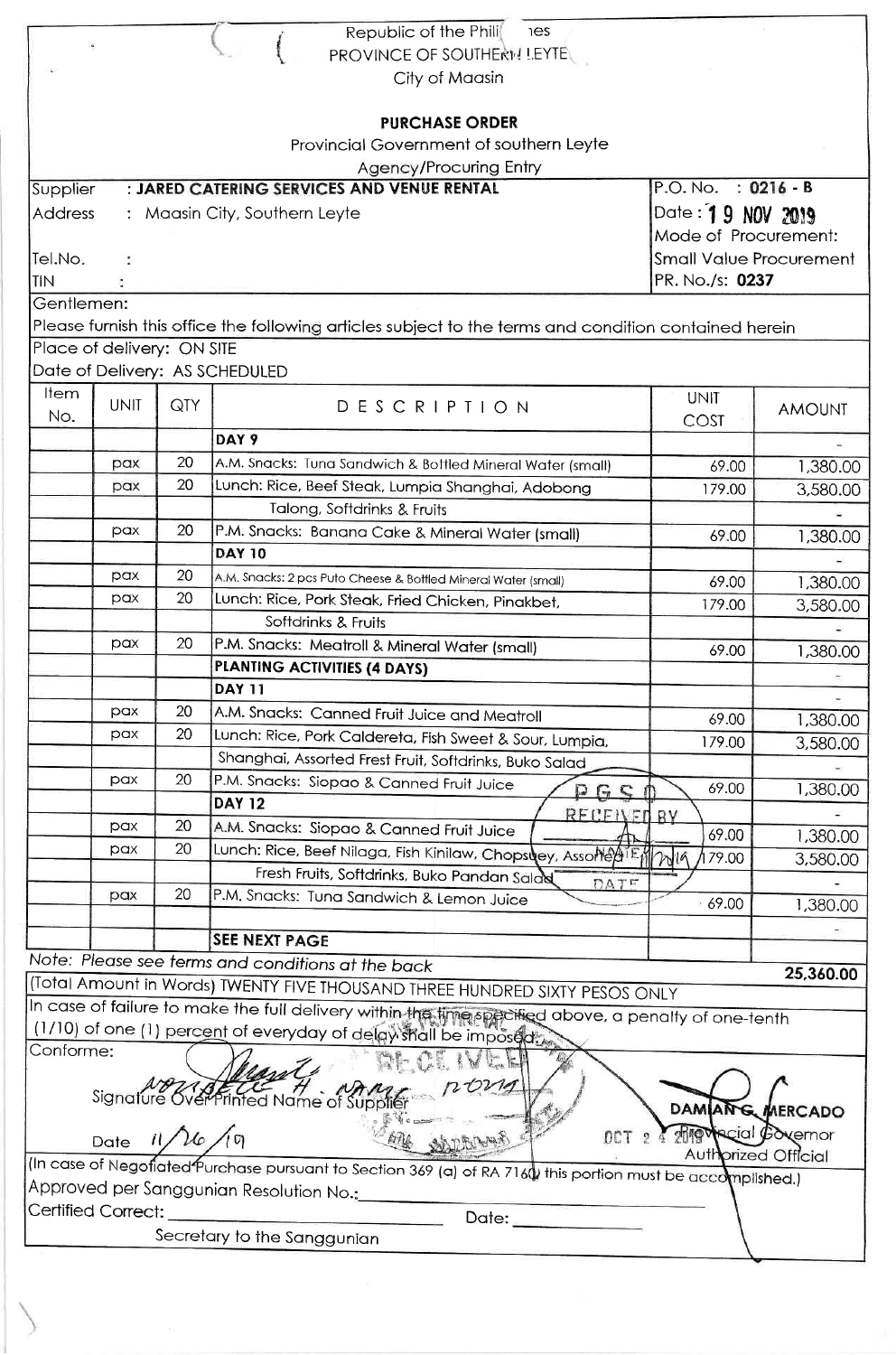|                                                                                                                                                                             |                         |     | Republic of the Philippi                                                                              |                                  |                          |  |
|-----------------------------------------------------------------------------------------------------------------------------------------------------------------------------|-------------------------|-----|-------------------------------------------------------------------------------------------------------|----------------------------------|--------------------------|--|
|                                                                                                                                                                             |                         |     | PROVINCE OF SOUTHERN LEYI                                                                             |                                  |                          |  |
| City of Maasin                                                                                                                                                              |                         |     |                                                                                                       |                                  |                          |  |
|                                                                                                                                                                             |                         |     |                                                                                                       |                                  |                          |  |
|                                                                                                                                                                             |                         |     | <b>PURCHASE ORDER</b>                                                                                 |                                  |                          |  |
|                                                                                                                                                                             |                         |     | Provincial Government of southern Leyte                                                               |                                  |                          |  |
|                                                                                                                                                                             |                         |     | Agency/Procuring Entry                                                                                |                                  |                          |  |
| Supplier                                                                                                                                                                    |                         |     | : JARED CATERING SERVICES AND VENUE RENTAL                                                            | $P.O. No. : 0216 - B$            |                          |  |
| <b>Address</b>                                                                                                                                                              |                         |     | : Maasin City, Southern Leyte                                                                         | Date:                            |                          |  |
|                                                                                                                                                                             |                         |     |                                                                                                       | Mode <sup>1</sup> b9 MotureMent: |                          |  |
| Tel.No.                                                                                                                                                                     | Small Value Procurement |     |                                                                                                       |                                  |                          |  |
| TIN                                                                                                                                                                         | PR. No./s: 0237         |     |                                                                                                       |                                  |                          |  |
| Gentlemen:                                                                                                                                                                  |                         |     |                                                                                                       |                                  |                          |  |
|                                                                                                                                                                             |                         |     | Please furnish this office the following articles subject to the terms and condition contained herein |                                  |                          |  |
| Place of delivery: ON SITE                                                                                                                                                  |                         |     |                                                                                                       |                                  |                          |  |
|                                                                                                                                                                             |                         |     | Date of Delivery: AS SCHEDULED                                                                        |                                  |                          |  |
| <b>Item</b>                                                                                                                                                                 |                         |     |                                                                                                       |                                  |                          |  |
| No.                                                                                                                                                                         | <b>UNIT</b>             | QTY | DESCRIPTION                                                                                           | <b>UNIT</b>                      | <b>AMOUNT</b>            |  |
|                                                                                                                                                                             |                         |     | <b>DAY 13</b>                                                                                         | COST                             |                          |  |
|                                                                                                                                                                             |                         |     |                                                                                                       |                                  | $\overline{\phantom{a}}$ |  |
|                                                                                                                                                                             | pax                     | 20  | A.M. Snacks: Pancit Guisado, Camote, Loafbread                                                        | 69.00                            | 1,380.00                 |  |
|                                                                                                                                                                             |                         |     | bottled ice tea                                                                                       |                                  |                          |  |
|                                                                                                                                                                             | pax                     | 20  | Lunch: Rice, Pork Steak, Fish Grilled, Assorted Vegetables                                            | 179.00                           | 3,580.00                 |  |
|                                                                                                                                                                             |                         |     | Kinilaw, Softdrinks, Assorted Fresh Fruits & Maja Blanca                                              |                                  |                          |  |
|                                                                                                                                                                             | pax                     | 20  | P.M. Snacks: Meatroll & Canned Fruit Juice                                                            | 69.00                            | 1,380.00                 |  |
|                                                                                                                                                                             |                         |     | <b>DAY 14</b>                                                                                         |                                  |                          |  |
|                                                                                                                                                                             | рах                     | 20  | A.M. Snacks: Spaghetti w/ Loaf Bread & Tetra Pack Juice                                               | 69.00                            | 1,380.00                 |  |
|                                                                                                                                                                             | pax                     | 20  | Lunch: Plain Rice, Fried Pork Ribs, Sauteed Assorted Veg.                                             | 179.00                           | 3,580.00                 |  |
|                                                                                                                                                                             |                         |     | Fish Sweet and Sour w/ Pork Beans Lakatan, Softdrinks                                                 |                                  |                          |  |
|                                                                                                                                                                             | рах                     | 20  | P.M. Snacks: Siopao and Bottled Iced Tea                                                              | 69.00                            | 1,380.00                 |  |
|                                                                                                                                                                             |                         |     | <b>TECHNOLOGY TRAINING (4 DAYS)</b>                                                                   |                                  |                          |  |
|                                                                                                                                                                             |                         |     | <b>DAY 15</b><br>ΡG                                                                                   |                                  |                          |  |
|                                                                                                                                                                             | pax                     | 40  | A.M. Snacks: Meatroll and Bottled Ice Tea                                                             | <b>RECEIVED BY 69.00</b>         | 2,760.00                 |  |
|                                                                                                                                                                             | pax                     | 40  | Lunch: Plain Rice, Fried Pork Ribs, Sauteed Assorted Veg                                              | 179,00                           | 7,160.00                 |  |
|                                                                                                                                                                             |                         |     | Fish Sweet and Sour w/ Pork Beans Lakatan, Solidrinks                                                 | 11/2019                          |                          |  |
|                                                                                                                                                                             | pax                     | 40  | P.M. Snacks: Siopao and Bottled Iced Tea<br>DA7                                                       | 69.00                            | 2,760.00                 |  |
|                                                                                                                                                                             |                         |     | <b>DAY 16</b>                                                                                         |                                  |                          |  |
|                                                                                                                                                                             | pax                     | 40  | A.M. Snacks: Banana Cake & Pineapple Juice                                                            | 69.00                            | 2,760.00                 |  |
|                                                                                                                                                                             | pax                     | 40  | Lunch: Plain Rice, Beef Nilaga w/ Veggies, Grilled Fish,                                              | 179.00                           | 7,160.00                 |  |
|                                                                                                                                                                             |                         |     | Kinilaw Guso w/Ginamos, Assorted Fresh Fruits & Softdrinks                                            |                                  |                          |  |
|                                                                                                                                                                             | pax                     | 40  | P.M. Snacks: Tuna Sandwich and Bottled Iced Tea                                                       | 69.00                            | 2,760.00                 |  |
|                                                                                                                                                                             |                         |     | <b>SEE NEXT PAGE</b>                                                                                  |                                  |                          |  |
|                                                                                                                                                                             |                         |     | Note: Please see terms and conditions at the back                                                     |                                  | 38,040.00                |  |
|                                                                                                                                                                             |                         |     | (Total Amount in Words) THIRTY EIGHT THOUSAND FORTY PESOS ONLY                                        |                                  |                          |  |
|                                                                                                                                                                             |                         |     |                                                                                                       |                                  |                          |  |
| In case of failure to make the full delivery within the time specified above, a penalty of one-tenth<br>(1/10) of one (1) percent of everyday of delay shall be imposed. My |                         |     |                                                                                                       |                                  |                          |  |
| Conforme:                                                                                                                                                                   |                         |     |                                                                                                       |                                  |                          |  |
|                                                                                                                                                                             |                         |     |                                                                                                       |                                  |                          |  |
| Signature Over Printed Name of Supplier                                                                                                                                     |                         |     |                                                                                                       |                                  |                          |  |
| N G. MERCADO                                                                                                                                                                |                         |     |                                                                                                       |                                  |                          |  |
| Date $11/16/10$<br><b>COMPLIAL</b> Governor                                                                                                                                 |                         |     |                                                                                                       |                                  |                          |  |
| <b>Authorized Official</b><br>(In case of Negotiated Purchase pursuant to Section 369 (a) of RA 7160, this portion must be accomplished.)                                   |                         |     |                                                                                                       |                                  |                          |  |
| Approved per Sanggunian Resolution No.:______                                                                                                                               |                         |     |                                                                                                       |                                  |                          |  |
| Certified Correct:                                                                                                                                                          |                         |     |                                                                                                       |                                  |                          |  |
| Secretary to the Sanggunian                                                                                                                                                 |                         |     |                                                                                                       |                                  |                          |  |
|                                                                                                                                                                             |                         |     |                                                                                                       |                                  |                          |  |